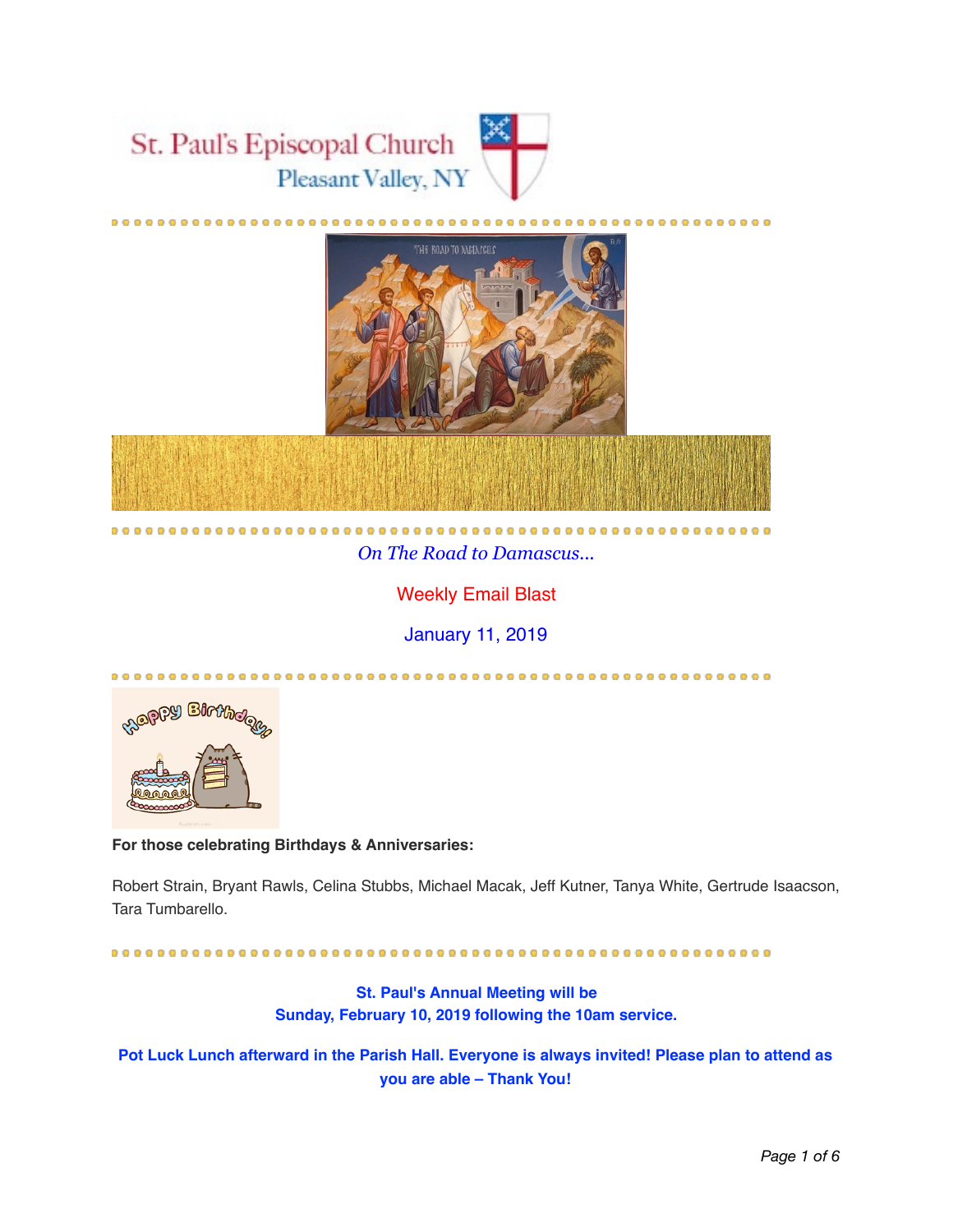If you have a report to submit for the Annual Report, please begin thinking about your article for this year. Feel free to see Mother Megan with any questions you may have. Rita Carver will be assembling the report again this year and will be reaching out to each of you, via email where possible, with copies of last year's articles.

All articles are requested to be returned, by February 1st, via email for ease of integration into the report if possible. Please send your ministry reports to stpaulspv@gmail.com and mothersanders@gmail.com**. Thank you!!** 



Sad News: A Death in the Parish Community

To the St. Paul's Parish Community:

Gordon McCanlis, longtime parishioner at St. Paul's, died Saturday, January 5, 2019 at Vassar Brothers Medical Center in Poughkeepsie, NY.

All of us at St. Paul's are privileged to offer our love, prayers, and support to Janet, Scott, and Sean especially at this time of great loss. Further arrangements will be announced as they are made available.

We ask God's blessing upon Janet and Scott and Sean, and upon all those who mourn.

God of all, we pray to you for Gordon, and for all those whom we love but see no longer. Grant to them eternal rest. Let light perpetual shine upon them. May his soul and the souls of all the departed, through the mercy of God, rest in peace.

Amen.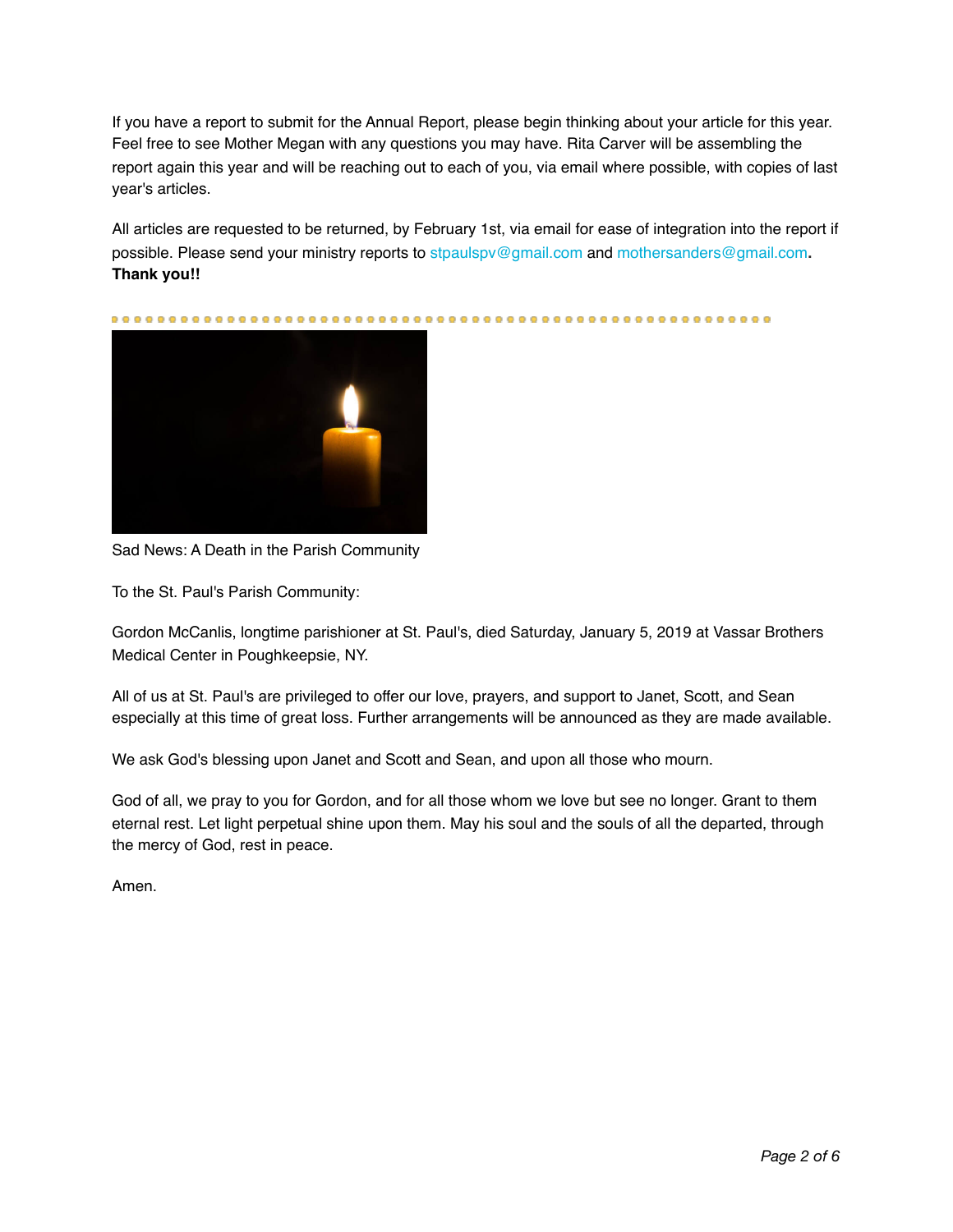

Parish Movie Nights!

In our ADA accessible Parish Hall

JANUARY

January 13th at 6pm in the Parish Hall - **THIS WEEK** "Lars and the Real Girl"

FEBRUARY February 3rd "Super Bowl Party"



Vestry Meeting on January 14th at 7pm in the Sepe Room- **THIS WEEK** *(Email has gone out with minutes from last month, Please review, if possible, prior to the meeting.)* 

**Epiphany: What Does It Reveal?**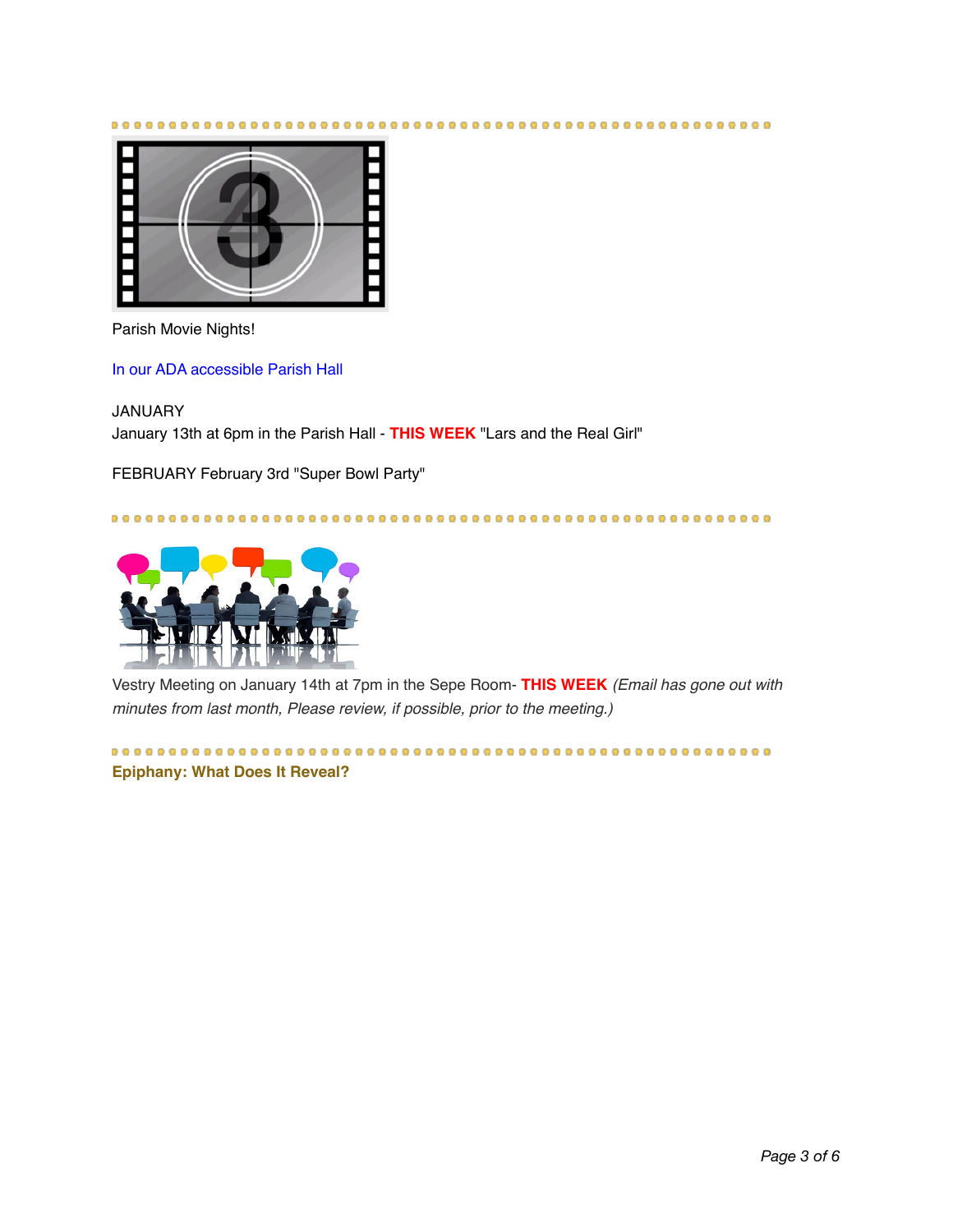

"The birth of Jesus is not the end of the story. Our church year has just begun and we continue to tell the story of God's love."

#### **Baptism & The Trinity**

On the first Sunday after Epiphany, we celebrate the Baptism of our Lord. It is an especially appropriate day for baptism (see BCP 312) and a good

opportunity to teach about the Trinity. It is one of the few places in scripture where all three persons of the Trinity are revealed together: as Jesus is being baptized a spirit descends on him and a voice says,

"You are my Son, the Beloved; with you I am well pleased" (Mark 1:11). Jesus is revealed as the Son of God and the third person of the Trinity. These lessons provide a good opportunity to teach about what the Baptism of our Lord reveals about Jesus and what our baptism reveals about us. One resource for teaching about Baptism and the Trinity is the Godly Play Story of Holy Baptism.

*from Building the Faith, Virginia Theological Seminary* 

# WHO DOES WHAT

#### this week

Altar (White): Kay S Ushers:

(8) Debby (10) Liz (8) Joe (10) Roger/Nancy

EM: Lectors:

(8) Karen (10) Liz (8)Pat (10) Roger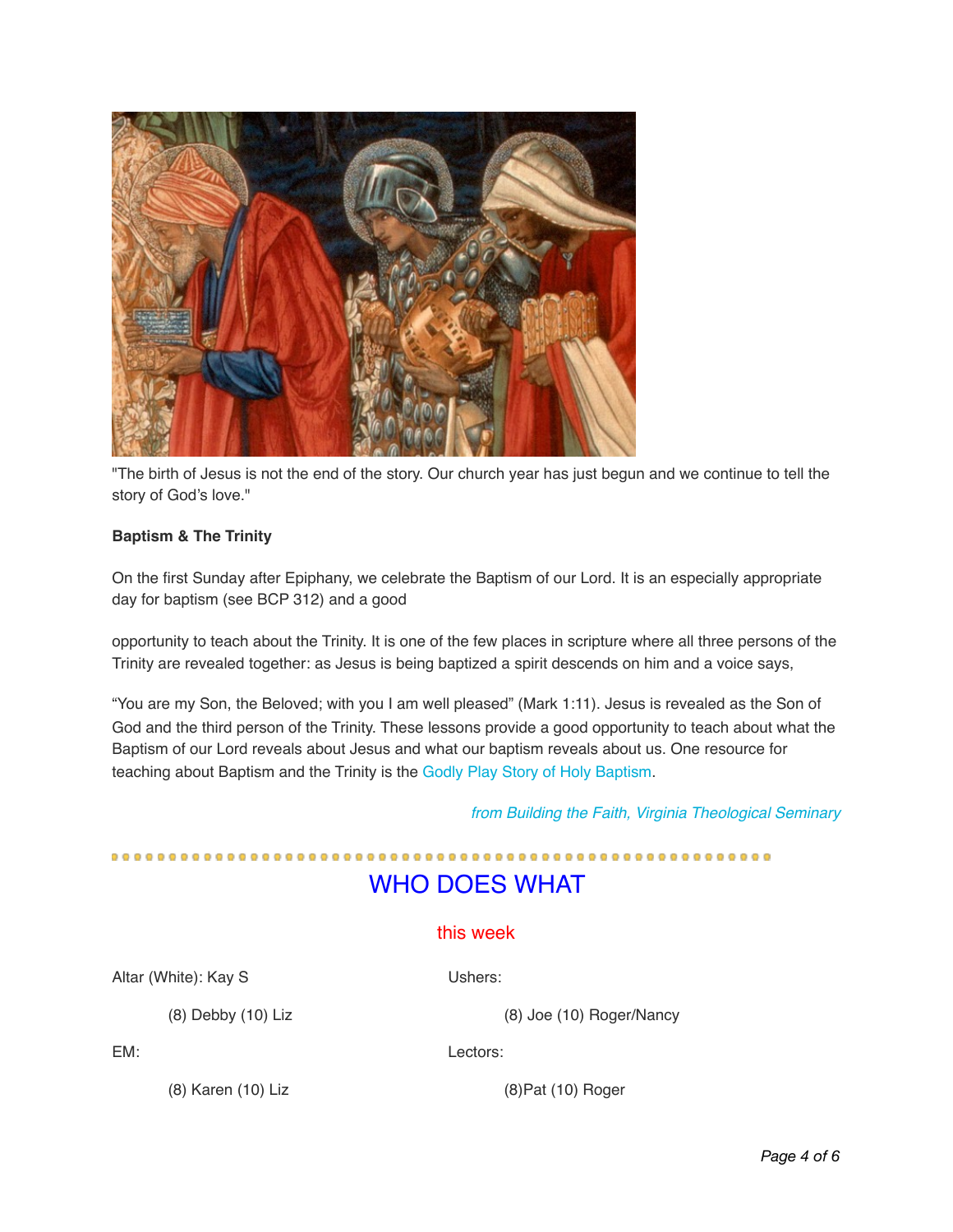Acolyte/Crucifer: Vestry Counters:

Ride for Alice: Hospitality:

(10) Kat/Will Roger/Karen

TBA Kirchner Team

......................



**\*\*\* REMINDERS \*\*\*** 

## *Adams Gift Cards: Year-Round Fundraising*

Available at both Sunday morning services. Please see Debby, Ginny, or Marilyn. St. Paul's receives 10% of the card value bought through our church. If you shop at Adams or give gift cards as gifts, our ministries benefit from this fundraiser. Thank You!

## *Communications*

If you use Facebook, please like & follow the St. Paul's page. Also, please invite people you know who may be interested in the mission and outreach ministries at St. Paul's. Let's get the WORD out!



#### *Weekly Ministry Schedule*

First Wednesdays - **1:00 PM** Holy Eucharist - Rite II w/prayers for healing - ADA Access